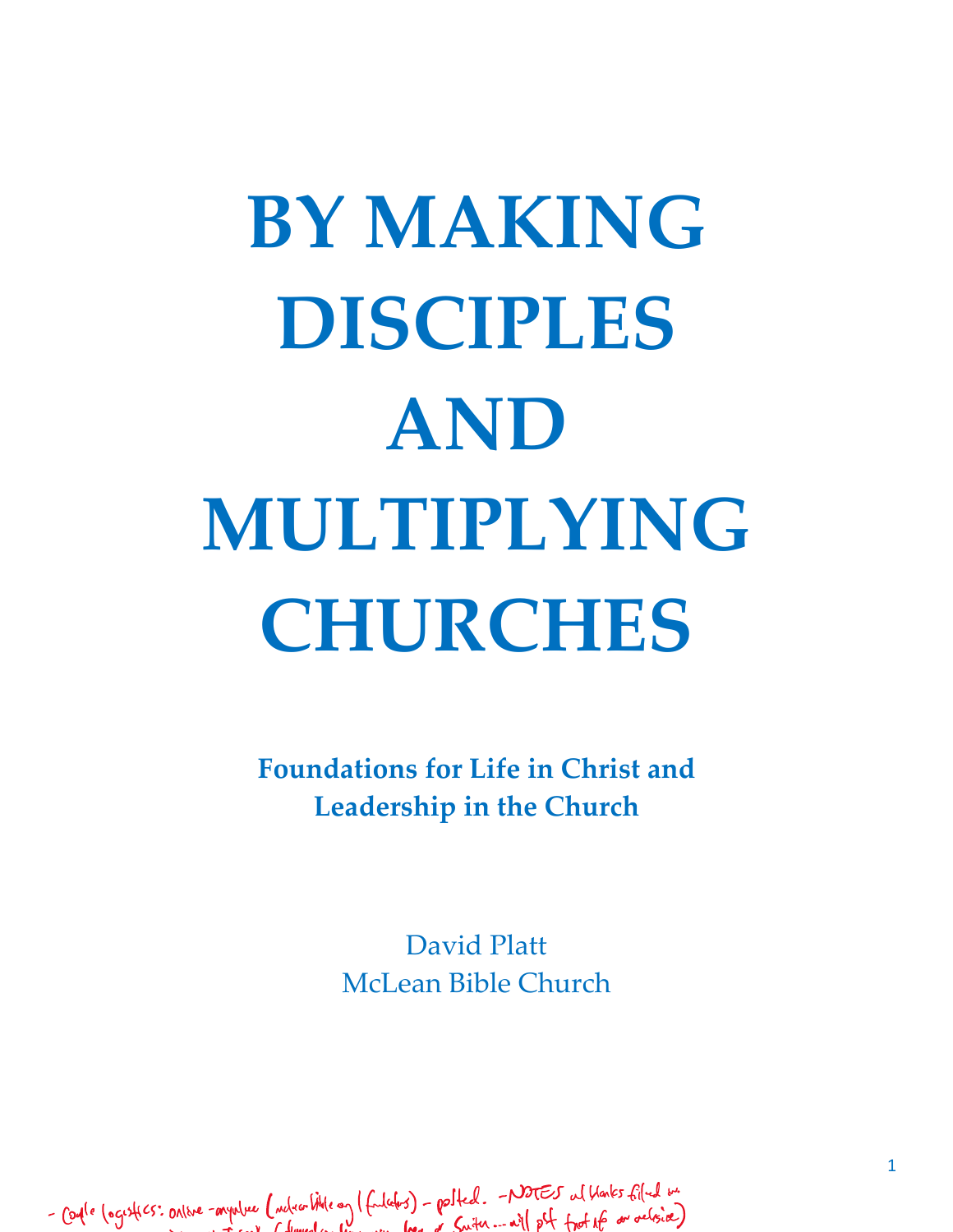## **The Mission of MBC**

We glorify God by making disciples and multiplying churches among all nations, beginning in greater Washington, D.C.

#### **The Mission of Our Lives**

- To enjoy God's grace in a relationship with Him.
- To exalt God's glory to the ends of the earth.

#### **How Do We Accomplish This Mission?**

• We glorify God by growing as disciples of Jesus.

*<sup>28</sup> And we know that for those who love God all things work together for good, for those who are called according to his purpose. <sup>29</sup> For those whom he foreknew he also predestined to be conformed to the image of his Son, in order that he might be the firstborn among many brothers. <sup>30</sup> And those whom he predestined he also called, and those whom he called he also justified, and those whom he justified he also glorified. Romans 8:28-30*

*<sup>3</sup>His divine power has granted to us all things that pertain to life and godliness, through the knowledge of him who called us to his own glory and excellence, <sup>4</sup> by which he has granted to us his precious and very great promises, so that through them you may become partakers of the divine nature, having escaped from the corruption that is in the world because of sinful desire.*

*2 Peter 1:3-4*

o The more we look to Jesus, the more we look like Jesus.

*And we all, with unveiled face, beholding the glory of the Lord, are being transformed into the same image from one degree of glory to another. For this comes from the Lord who is the Spirit. 2 Corinthians 3:18*

o The more we emulate Jesus, the more we exalt Jesus.

*"He must increase, but I must decrease." John 3:30*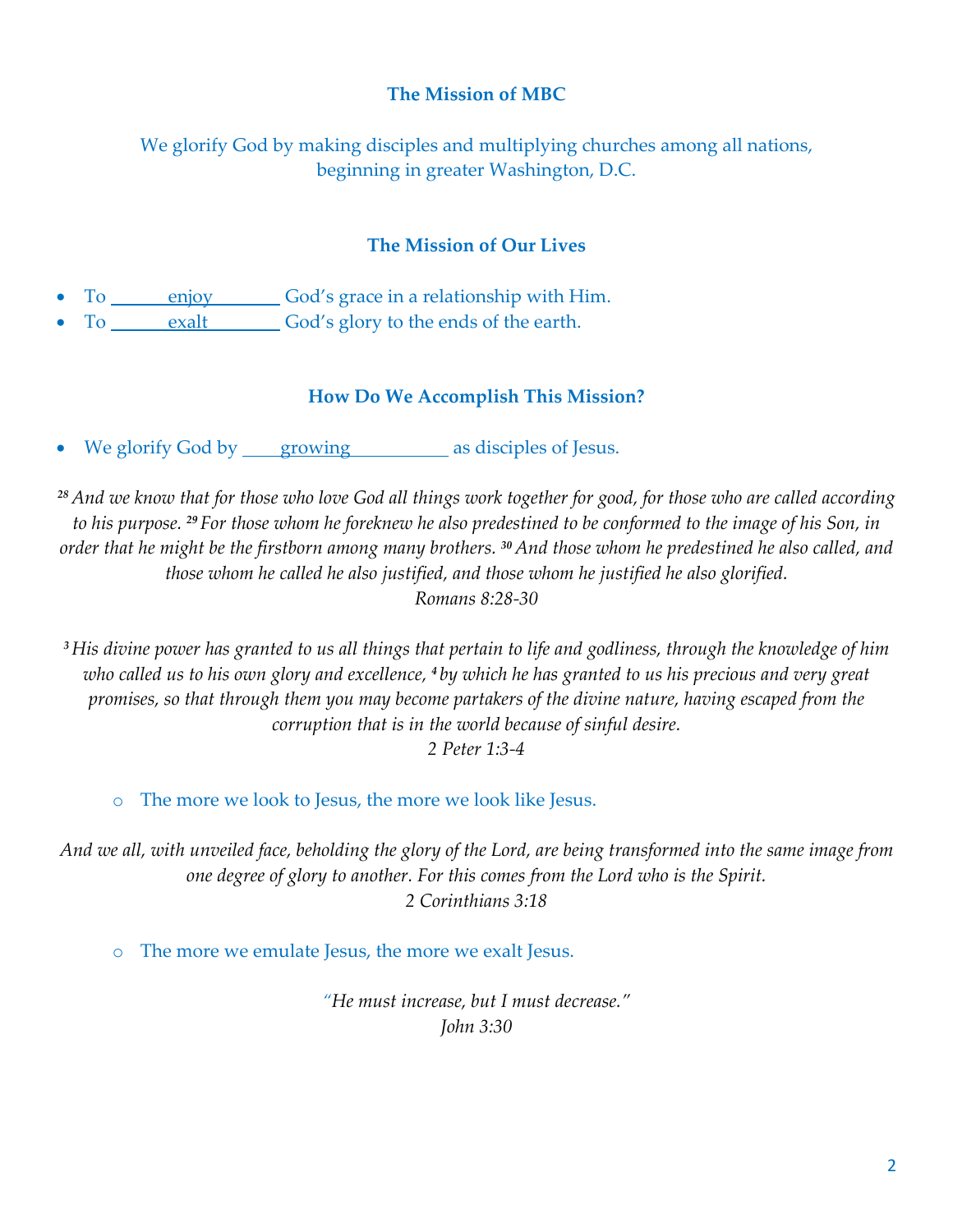• We glorify God by making disciples of Jesus.

*<sup>18</sup> And Jesus came and said to them, "All authority in heaven and on earth has been given to me. <sup>19</sup> Go therefore and make disciples of all nations, baptizing them in the name of the Father and of the Son and of the Holy Spirit, <sup>20</sup> teaching them to observe all that I have commanded you. And behold, I am with you always, to the end* 

> *of the age." Matthew 28:18-20*

*"Be imitators of me, as I am of Christ." 1 Corinthians 11:1*

• We glorify God by multiplying churches that reflect Jesus.

*<sup>22</sup> And he put all things under his feet and gave him as head over all things to the church, <sup>23</sup> which is his body, the fullness of him who fills all in all. Ephesians 1:22-23*

*<sup>8</sup>To me, though I am the very least of all the saints, this grace was given, to preach to the Gentiles the unsearchable riches of Christ, <sup>9</sup> and to bring to light for everyone what is the plan of the mystery hidden for ages in God, who created all things, <sup>10</sup> so that through the church the manifold wisdom of God might now be made known to the rulers and authorities in the heavenly places. 11This was according to the eternal purpose that he has realized in Christ Jesus our Lord, <sup>12</sup> in whom we have boldness and access with confidence through our faith* 

*in him. Ephesians 3:8-12*

## **What We Do: Make Disciples and Multiply Churches**

- The Great Commission is not a comfortable call for most Christians to come, be baptized, and sit in one location.
- The Great Commission is a costly command for every Christian to go, baptize, and make disciples of all nations.

*And he said to them, "Follow me, and I will make you fishers of men." Matthew 4:19*

- o Jesus' introduction in Matthew 4: Every follower of Jesus is a fisher of men.
- o Jesus' conclusion in Matthew 28: Every disciple is a disciple-maker.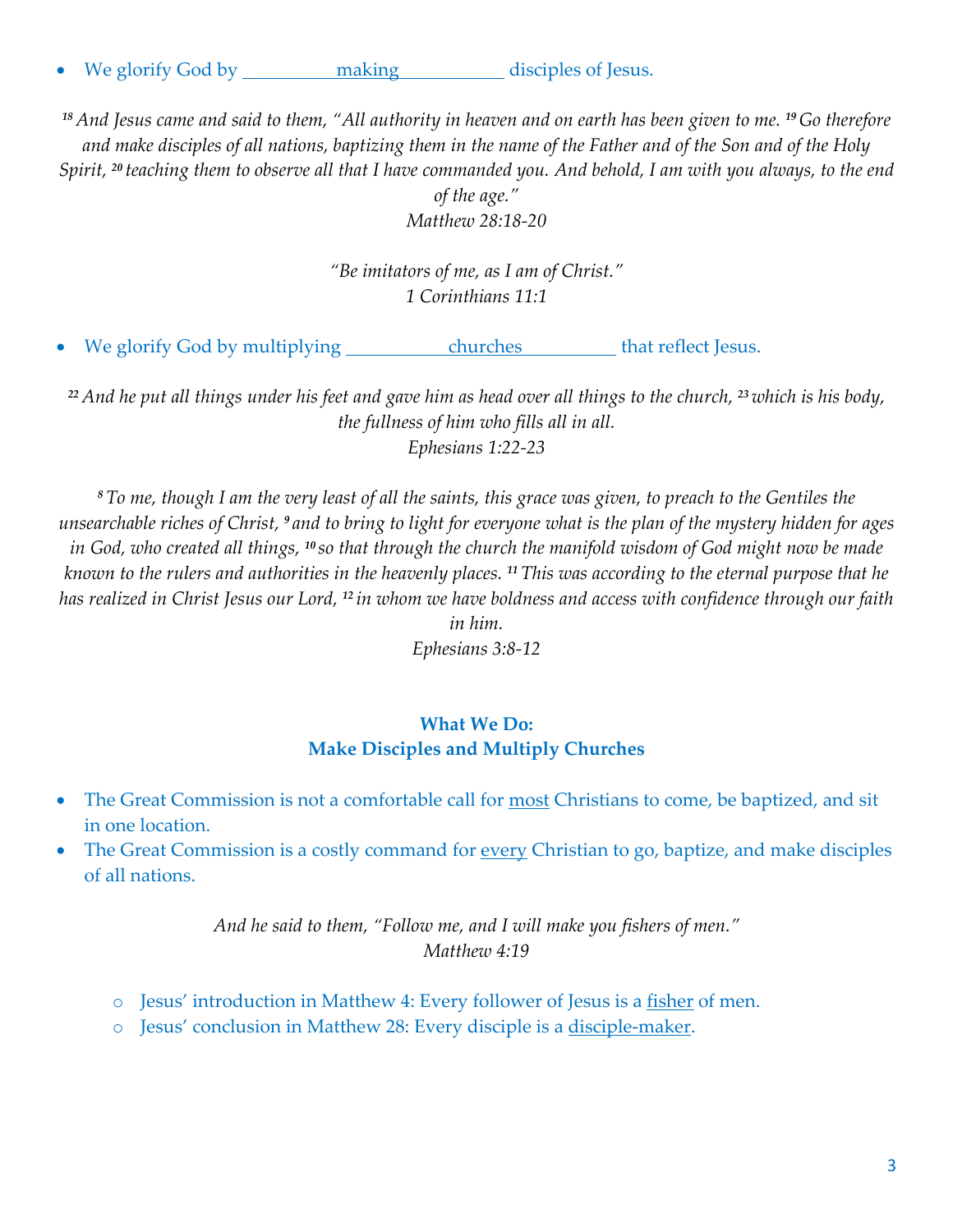*"But you will receive power when the Holy Spirit has come upon you, and you will be my witnesses in Jerusalem and in all Judea and Samaria, and to the end of the earth." Acts 1:8*

- o We speak about the gospel as we live according to the gospel.
- o Evangelism is where disciple-making starts, not where it stops.
- We show the Word.

*What shall we say then? Are we to continue in sin that grace may abound? 2By no means! How can we who died to sin still live in it? 3Do you not know that all of us who have been baptized into Christ Jesus were baptized into his death? 4We were buried therefore with him by baptism into death, in order that, just as Christ was raised from the dead by the glory of the Father, we too might walk in newness of life.*

*Romans 6:1-4*

- o Baptism symbolizes identification with the person of Christ and inclusion in the body of Christ.
- o The world longs to see a demonstration of Christ that accompanies our explanation of Christ.
- o We are devoted to the process of disciple-making for others' sanctification.
- $\circ$  We are dependent on the process of disciple-making for our <u>own</u> sanctification.
- o When we're making disciples, we're living for the glory of God in others.
- We teach the Word.

*<sup>6</sup> And these words that I command you today shall be on your heart. 7You shall teach them diligently to your children, and shall talk of them when you sit in your house, and when you walk by the way, and when you lie down, and when you rise. 8You shall bind them as a sign on your hand, and they shall be as frontlets between your eyes. 9You shall write them on the doorposts of your house and on your gates.*

*Deuteronomy 6:6-9*

- o We don't just receive the Word; we reproduce the Word.
- o As Christians, we must all…
	- **EXECUTE:** Know the essentials of following Jesus.
	- Model, <u>teach</u> , and reproduce the essentials of following Jesus.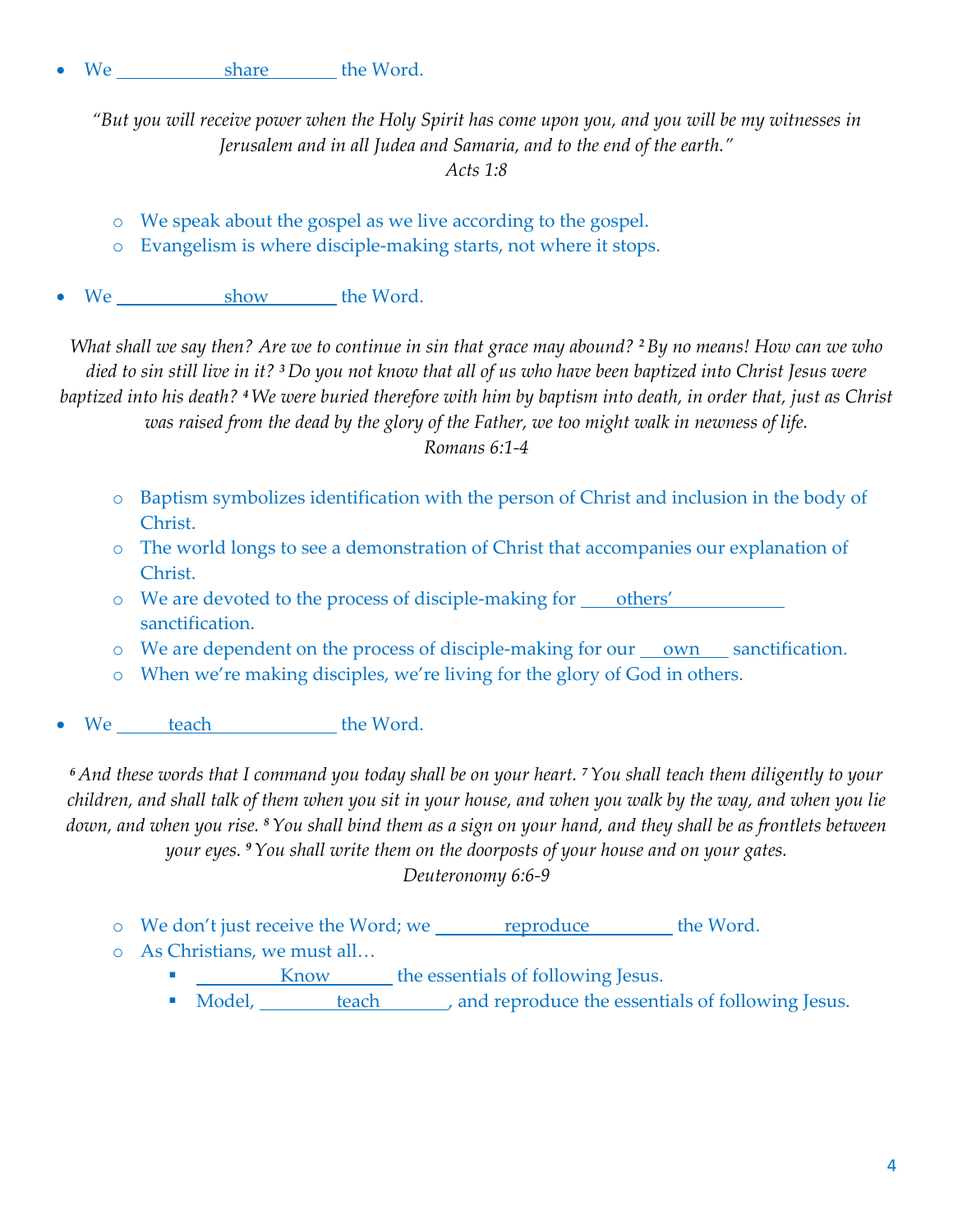We serve the world.

*"But I do not account my life of any value nor as precious to myself, if only I may finish my course and the ministry that I received from the Lord Jesus, to testify to the gospel of the grace of God." Acts 20:24*

- o Are we discipling or disinfecting Christians?
- o Disinfecting isolates a Christian in a spiritual safety deposit box called the church building and teaches him or her to be good. This results in…
	- Decent church members with little impact on eternity.
	- Disobedience to God's command to reach the entire world.
	- Wasted lives.
- o Discipling propels a Christian into the world to risk his or her life for the sake of others. This results in…
	- **•** Disciples of Christ with significant impact on eternity.
	- Obedience to God's command to reach the entire world.
	- Abundant lives.
- The critical question we must constantly ask as followers of Christ and leaders in the church:
	- o How can we most faithfully and fruitfully make disciples of all nations?
- The inevitable conclusion of making disciples of all nations... o We will multiply churches among all nations.

*Now those who were scattered went about preaching the word. Acts 8:4*

*<sup>19</sup>Now those who were scattered because of the persecution that arose over Stephen traveled as far as Phoenicia and Cyprus and Antioch, speaking the word to no one except Jews. 20But there were some of them, men of Cyprus and Cyrene, who on coming to Antioch spoke to the Hellenists also, preaching the Lord Jesus. <sup>21</sup> And the hand of the Lord was with them, and a great number who believed turned to the Lord. Acts 11:19-21*

*Now there were in the church at Antioch prophets and teachers, Barnabas, Simeon who was called Niger, Lucius of Cyrene, Manaen a lifelong friend of Herod the tetrarch, and Saul. 2While they were worshiping the Lord and fasting, the Holy Spirit said, "Set apart for me Barnabas and Saul for the work to which I have called them." 3Then after fasting and praying they laid their hands on them and sent them off. Acts 13:1-3*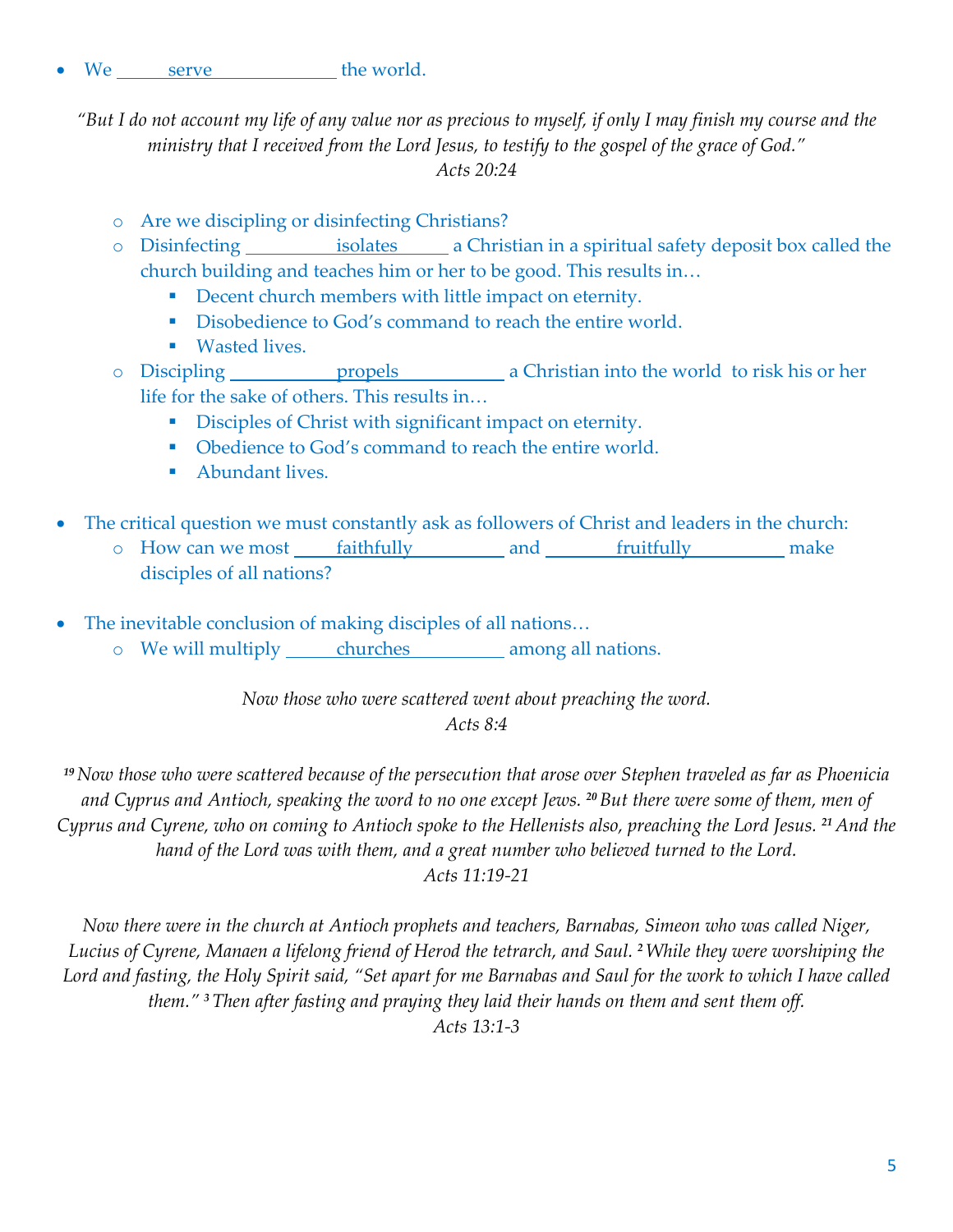# **Why We Do This: Because Jesus is Lord**

*"Let all the house of Israel therefore know for certain that God has made him both Lord and Christ, this Jesus whom you crucified." Acts 2:36*

- Jesus is not just the <u>personal</u> Lord and Savior over us.
- Jesus is the universal Lord and Savior over all.
	- o He has authority over nature and nations.
	- o He has authority over disease and demons.
	- o He has authority over sin and death.
	- o He has authority over your life.
	- o He has authority over every life.

*<sup>9</sup>Therefore God has highly exalted him and bestowed on him the name that is above every name, <sup>10</sup> so that at the name of Jesus every knee should bow, in heaven and on earth and under the earth, <sup>11</sup> and every tongue confess that Jesus Christ is Lord, to the glory of God the Father.*

*Philippians 2:9-11*

• Jesus' authority compels us to go.

*And they sang a new song, saying, "Worthy are you to take the scroll and to open its seals, for you were slain, and by your blood you ransomed people for God from every tribe and language and people and nation, <sup>10</sup> and you have made them a kingdom and priests to our God, and they shall reign on the earth." Revelation 5:9-10*

- o His worth is the fuel of our mission.
- o His worship is the goal of our mission.
- Jesus' authority gives us confidence as we go.

*For I am not ashamed of the gospel, for it is the power of God for salvation to everyone who believes, to the Jew first and also to the Greek. Romans 1:16*

- o This gospel will save
- o This mission will succeed

*<sup>9</sup> After this I looked, and behold, a great multitude that no one could number, from every nation, from all tribes and peoples and languages, standing before the throne and before the Lamb, clothed in white robes, with palm branches in their hands, <sup>10</sup> and crying out with a loud voice, "Salvation belongs to our God who sits on the* 

> *throne, and to the Lamb!" Revelation 7:9-10*